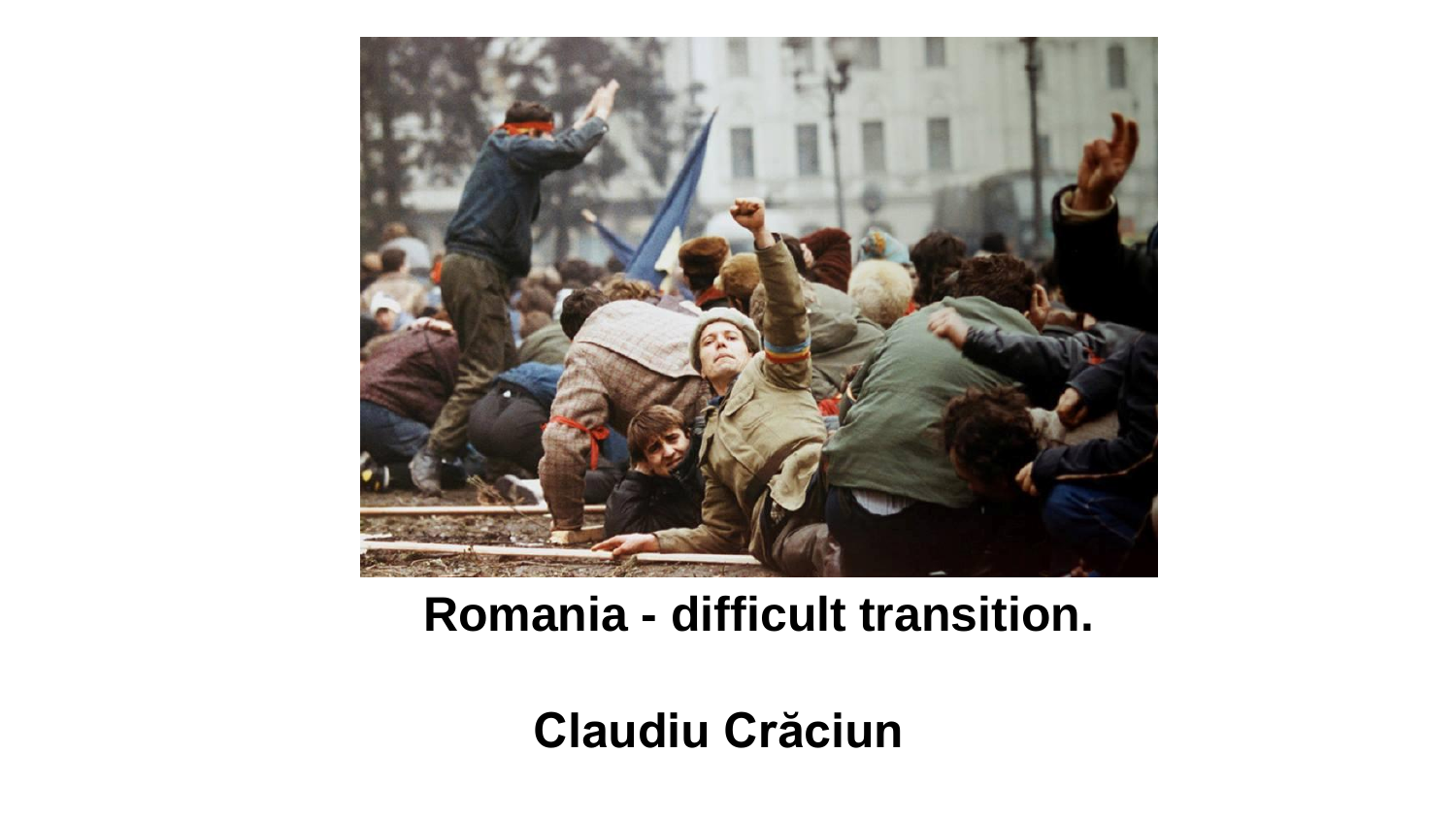## **A brief history**

**1989** – a social revolution.

**1989 - 1990** - a new Constitution, repression of pro-democracy groups.

**1990 - 1996** - domination by a Social -democratic party; bureaucratic, authoritarian and personalised.

**1996 - 2000** - coalition government of the democratic opposition, unstable governments , economic reforms.

**2000 - 2004** - social democrats returning, stable government, Euro - atlantic integration as grand narrative, preparing Romania for EU accession.

**2004 - 2008** - Center-right coalition government, EU accession, growth of the economy.

**2008 - 2012** - First grand coalition and then center right government, severe austerity measures (2010-2011), street protests.

**2012 onward** - center - left coalition and a center - right president elected in 2014.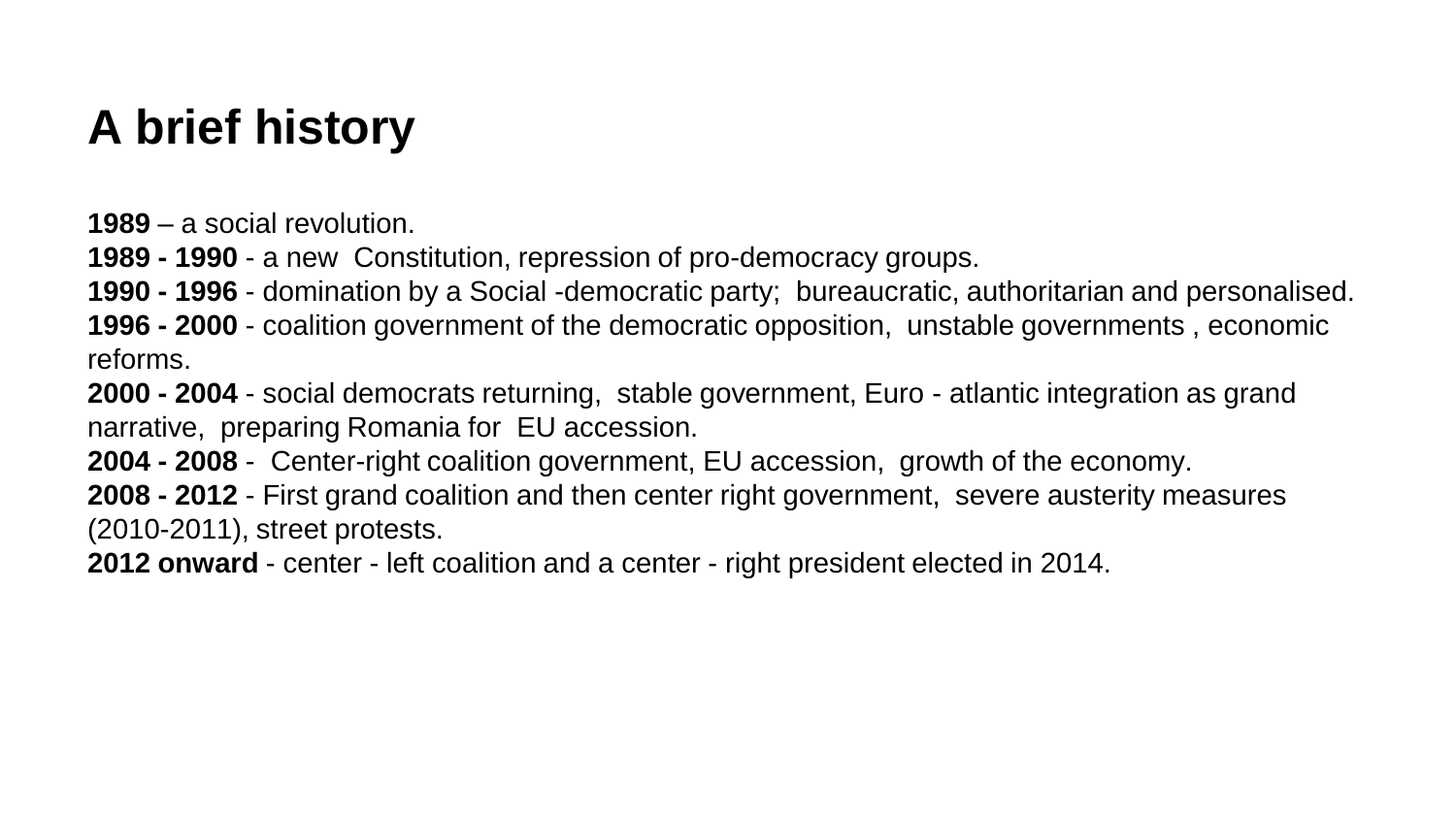# **Society**

- Human Development Index (HDI) 1990 0.706 to 2012 0.786 (similar with Ukraine and the Russian Federation);
- second lowest ranking in EU in social justice, close to Greece EU average 50.6, Romania 3.69, Greece - 3,57 (SIM-Europe, 2014).
- lowest level of child well-being among 29 developed countries (UNICEF, 2013).
- People at-risk-of poverty or social exclusion- 41,9% , (Eurostat, 2012).

Modernization vs. de-modernization: Decline in social services, growing inequality, sustained migration, aging population.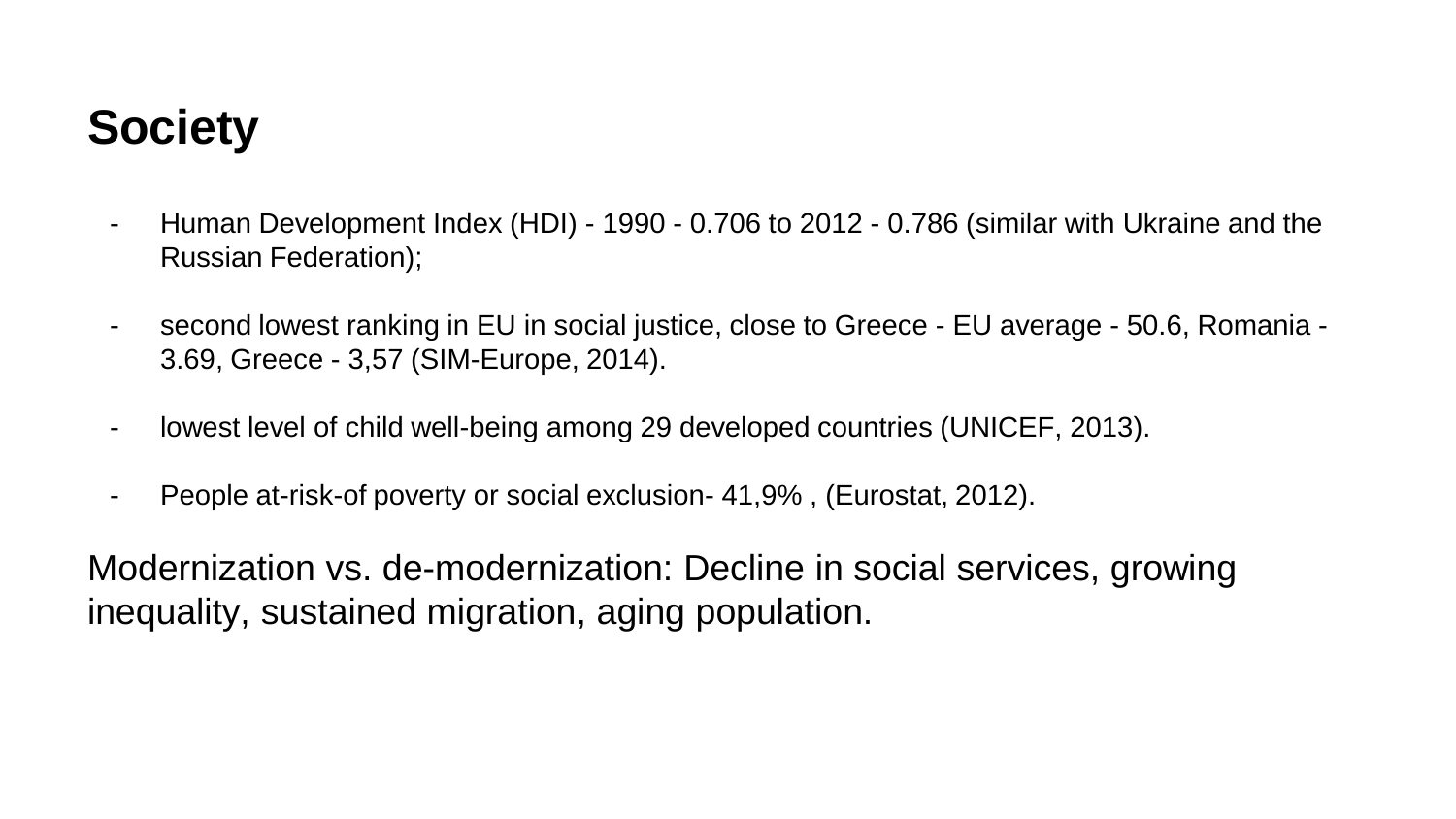# **Economy**

- dependent neo-liberalism (Ban 2014).
- assembly line type of industry- almost 90% of the industrial exports produced by foreign companies.
- Competitiveness: the low price of labour, some infrastructure, low R&D.
- diverse but vulnerable to external shocks economy (e.g. banking system, a large share being owned by Austrian and Greek banks).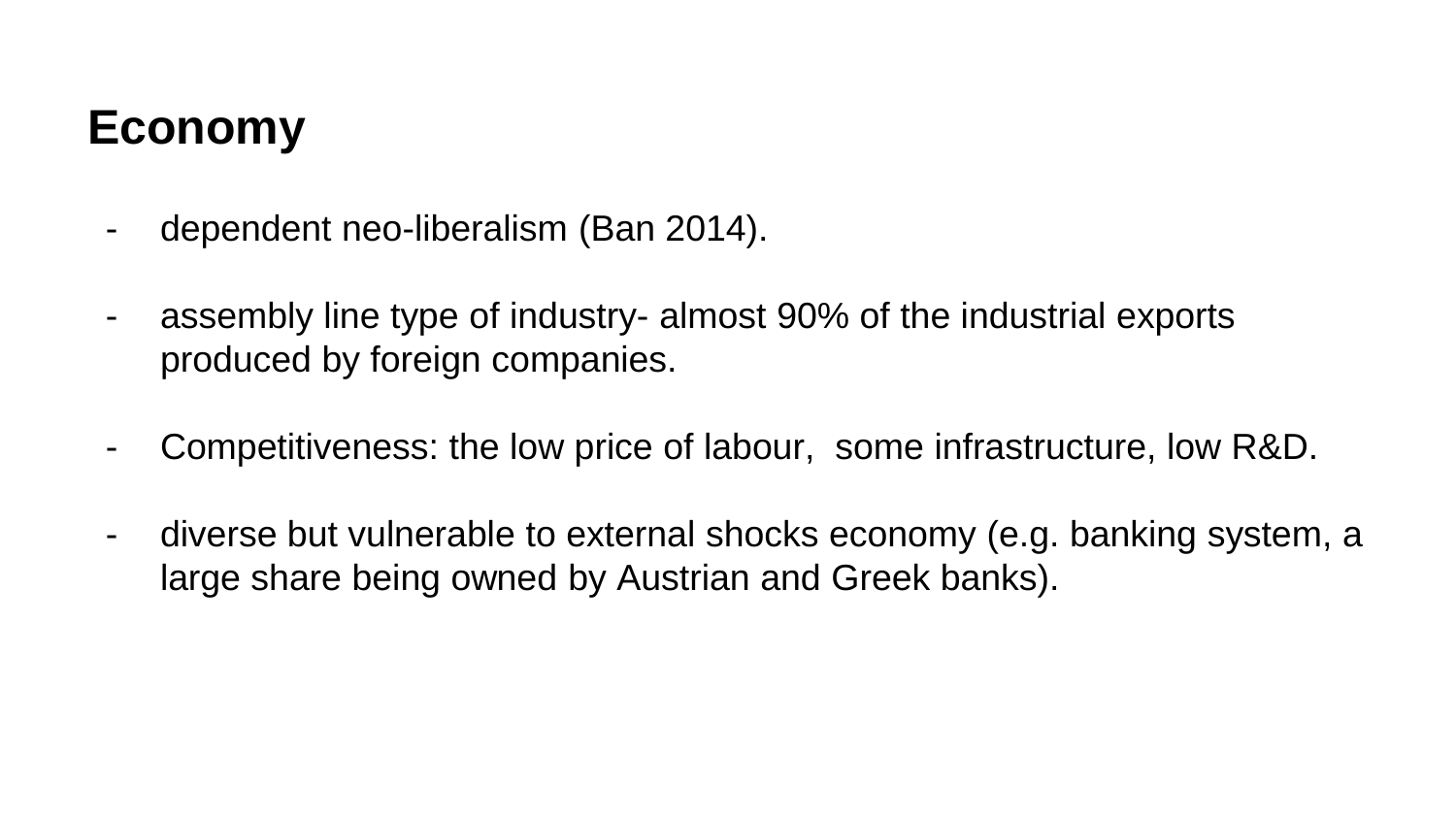## **Politics**

- low trust in democratic institutions political parties below 15%, Parliament around 20%; high trust in hierarchical institutions - Church, Army above 60%.
- widespread corruption and clientelism neopatrimonial features.
- politicized and weak public administration.
- ailing local democracy